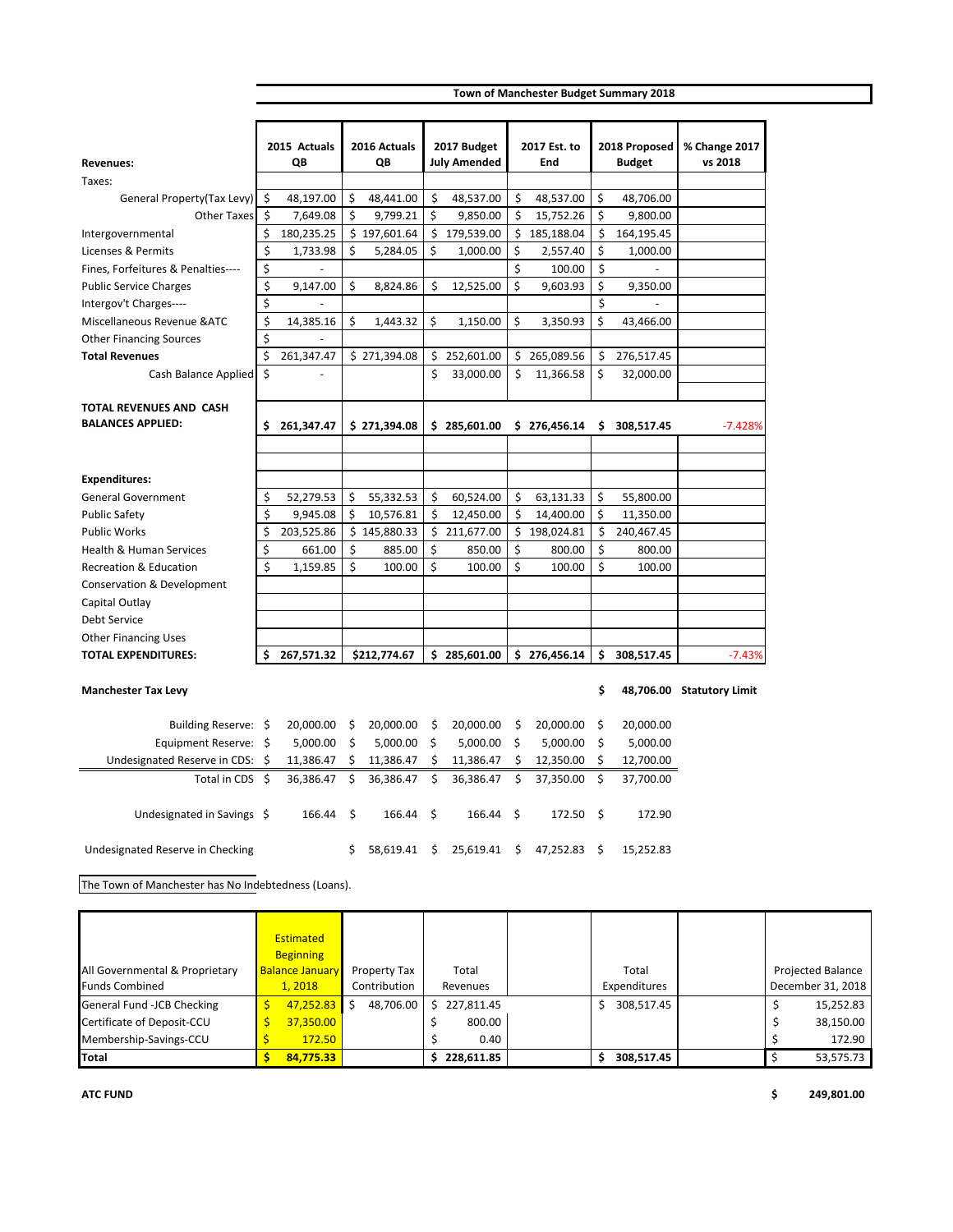## TOWN OF MANCHESTER 2018 PROPOSED BUDGET Reconciled to 10-31-17

|                               | $\overline{A}$                    |    |                |            |                   | D    |                |               |                |      |                 |    | G                    | H    |                  |               |                  |              |                      |
|-------------------------------|-----------------------------------|----|----------------|------------|-------------------|------|----------------|---------------|----------------|------|-----------------|----|----------------------|------|------------------|---------------|------------------|--------------|----------------------|
|                               |                                   |    | 2015 Actual    |            | 2015 Actual OB    |      | 2016 Actual    |               | 2016 Actual OB |      | 2017 Budget     |    | 2017 Bud. July Amend |      | 2017 until 10-31 |               | 2017 Est to End  |              | 2018 PROPOSED BUDGET |
|                               | 2 REVENUES:                       |    |                |            |                   |      |                |               |                |      |                 |    |                      |      |                  |               |                  |              |                      |
|                               | 3 Taxes                           |    |                |            |                   |      |                |               |                |      |                 |    |                      |      |                  |               |                  |              |                      |
|                               | General Property(Tax Levy)        |    | 48,197.00      | l \$       | 48,197.00 \$      |      | 48,441.00      | Ŝ.            | 48,441.00      | ∣ \$ | 48,537.00       | Ŝ. | 48,537.00            | Ŝ.   | 48,537.00        | Ŝ.            | 48,537.00 \$     |              | 48,706.00            |
|                               | Other Taxes:                      |    |                |            |                   |      |                |               |                |      |                 |    |                      |      |                  |               |                  |              |                      |
| 6                             | Dog & Liquor Licenses             | \$ | $661.00$ \$    |            | $237.00$ \$       |      | 850.00         | Ŝ.            | 850.00         | ۱Ś.  | 850.00          | Ŝ. | $850.00$ \$          |      | 790.00           | \$            | $850.00$ \$      |              | 800.00               |
| $\overline{7}$                | MFL/FC Severance/Yield            | \$ | 6,680.00       | 5 ا        | 6,680.05          | l\$  | 7,913.00       | \$            | 7,913.00       | \$   | 8,000.00        | \$ | $8,000.00$ \$        |      | 13,826.95        | \$            | 13,826.95        | $\mathsf{S}$ | 8,000.00             |
|                               | Personal Property Taxes           | \$ | 858.39         | $\vert$ \$ | 732.03            | Ŝ.   | 1,036.21       | Ŝ.            | 1,036.21       | -\$  | 1,000.00        | Ŝ. | $1,000.00$ \$        |      | 1,075.31         | Ŝ.            | 1,075.31         | ۱Ś           | 1,000.00             |
|                               | Intergovernmental                 |    |                |            |                   |      |                |               |                |      |                 |    |                      |      |                  |               |                  |              |                      |
| 10                            | Aid in Lieu of Taxes/PILT         | Ś. | $2,950.00$ \$  |            | $2,950.22$ \$     |      | 2,694.89       | Ŝ.            | 2,694.89       | 5 ا  | 2,500.00        | Ŝ. | $2,500.00$ \$        |      | 5,213.86         | . څ           | $5,213.86$ \$    |              | 2,500.00             |
| 11                            | <b>County Timber Sales</b>        | \$ | 17,734.00      | $\vert$ \$ | 17,734.29         | l \$ | 20,288.60      | Ŝ.            | 20,288.60      | -\$  | 20,000.00       | \$ | $20,000.00$ \$       |      | 21,128.83        | \$            | $21,128.83$ \$   |              | 15,000.00            |
| 12                            | Culvert Aid-Jac Co/Other          | Ś  | $1,567.00$ \$  |            | $1,876.00$ \$     |      | 6,083.00       | $+$ \$        | 6,083.00       | 5    |                 | Ś  |                      | Ŝ.   |                  | Ŝ.            |                  | Ś            |                      |
| 13                            | Fire Dues 2% & State Services     | Ś  | $2,164.00$ \$  |            | $2,452.32$ \$     |      | 2,983.78       | -Ŝ            | 2,983.78       | \$   | 2,000.00        | \$ | $2,000.00$ \$        |      | 3,557.18         | . \$          | $3,557.18$ \$    |              | 1,000.00             |
| 14                            | General Transportation Aid        |    | 133,639.00 \$  |            | 133,639.38 \$     |      | 133,639.38     |               | 133,639.38     | 5    | 133,639.00      | Ŝ. | 133,639.00 \$        |      | 133,639.38       | Ŝ.            | $133,639.38$ \$  |              | 124,112.45           |
| $\overline{\mathbf{r}}_{15}$  | Lottery Credit                    | \$ | $1,033.00$ \$  |            | $4,113.28$ \$     |      | 956.26         | -Ŝ            | 956.26         | ∣ \$ | 900.00          | Ŝ. | $900.00$ \$          |      | 1,107.79         | 5،            | $1,107.79$ \$    |              | 1,000.00             |
| 16                            | Sale of EQ & Misc                 |    |                |            |                   |      |                |               | 10,409.20      |      |                 |    |                      |      |                  |               |                  |              |                      |
| 17                            | Shared Revenue                    | \$ | $20,550.00$ \$ |            | 17,469.76 \$      |      | 20,546.53      | Ŝ.            | 20,546.53      | l \$ | $20,500.00$ \$  |    | $20,500.00$ \$       |      | 3,080.43         | S.            | $20,541.00$   \$ |              | 20,583.00            |
|                               | <b>Licenses &amp; Permits</b>     |    |                |            |                   |      |                |               |                |      |                 |    |                      |      |                  |               |                  |              |                      |
|                               | <b>Building &amp; UDC Permits</b> | Ś. | $1,734.00$ \$  |            | $1,733.98$ \$     |      | $3,291.20$ \$  |               | 5,284.05       | 5    | $1,000.00$ \$   |    | 1,000.00             | 1 \$ | 2,557.40         | ا \$          | $2,557.40$   \$  |              | 1,000.00             |
|                               | 20 Fines, Forfeitures & Penalties |    |                |            |                   |      |                |               |                |      |                 |    |                      |      |                  |               |                  |              |                      |
|                               | Dog Penalty                       |    |                |            |                   |      |                |               |                |      |                 |    |                      | Ś.   | $70.00$   \$     |               | 100.00           |              |                      |
|                               | 22 Public Service Charges         |    |                |            |                   |      |                |               |                |      |                 |    |                      |      |                  |               |                  |              |                      |
|                               | <b>Fire Signs</b>                 | \$ | $200.00$ \$    |            | $200.00$ \$       |      | 350.00         | $\frac{1}{2}$ | 350.00         | -\$  | $150.00$   \$   |    | $150.00$   \$        |      | 500.00           | \$            | $550.00$   \$    |              | 350.00               |
| 24                            | Waste Disposal Revenue            | \$ | 8,947.00 \$    |            | 8,947.00 \$       |      | 8,466.86       | -Ś            | 8,474.86       | -\$  | 12,375.00       | Ŝ. | 12,375.00            | - Ś  | 7,099.93         | Ŝ.            | 9,053.93         | ۱Ś           | 9,000.00             |
|                               | <b>Intergov't Charges</b>         |    |                |            |                   |      |                |               |                |      |                 |    |                      |      |                  |               |                  |              |                      |
|                               | <b>Miscellaneous Revenue</b>      |    |                |            |                   |      |                |               |                |      |                 |    |                      |      |                  |               |                  |              |                      |
| 27                            | <b>ATC ANNUAL</b>                 |    |                |            |                   |      |                |               |                |      |                 |    |                      |      |                  |               |                  | \$           | 42,466.00            |
| 28                            | <b>ATV Signs</b>                  |    |                |            |                   |      |                |               |                |      |                 |    |                      | \$   | 100.00           | $\frac{1}{2}$ | 100.00           | -\$          |                      |
| $\frac{29}{30}$               | Interest & Dividends              | \$ | $637.00$ \$    |            | $636.75$ \$       |      | 316.09         | \$            | 316.09         | 5    | 500.00          | \$ | 500.00               | \$   | 1,186.82         | \$            | 1,300.00         | -\$          | 350.00               |
|                               | Land Rent for Crops               | Ś  | $425.00$ \$    |            | 425.00 $\vert$ \$ |      | $650.00$ \$    |               | 650.00         | Ś.   | 650.00          | Ŝ. | $650.00$ \$          |      | $650.00$   \$    |               | $650.00$   \$    |              | 650.00               |
| $\overline{\phantom{a}}_{31}$ | Miscellaneous                     | \$ | 13,919.00      | 1 \$       | $13,323.41$ \$    |      | $10,886.43$ \$ |               | 477.23         |      |                 |    |                      | Ś.   | 1,300.93         | S.            | $1,300.93$ \$    |              |                      |
| 32                            | <b>Cash Balance Applied</b>       |    |                |            |                   |      |                |               |                |      |                 | \$ | 33,000.00            | ١ś   | 11,366.58        | Ŝ.            | $11,366.58$ \$   |              | 32,000.00            |
| 33                            |                                   |    |                |            |                   |      |                |               |                |      |                 |    |                      |      |                  |               |                  |              |                      |
|                               | <b>TOTAL REVENUES:</b>            | \$ | 261,895.39     | ۱s         | 261,347.47        | د ا  | 269,393.23     |               | 271,394.08     | ۰\$  | $252,601.00$ \$ |    | 285,601.00           |      | 256,788.39       |               | 276,456.14 \$    |              | 308,517.45           |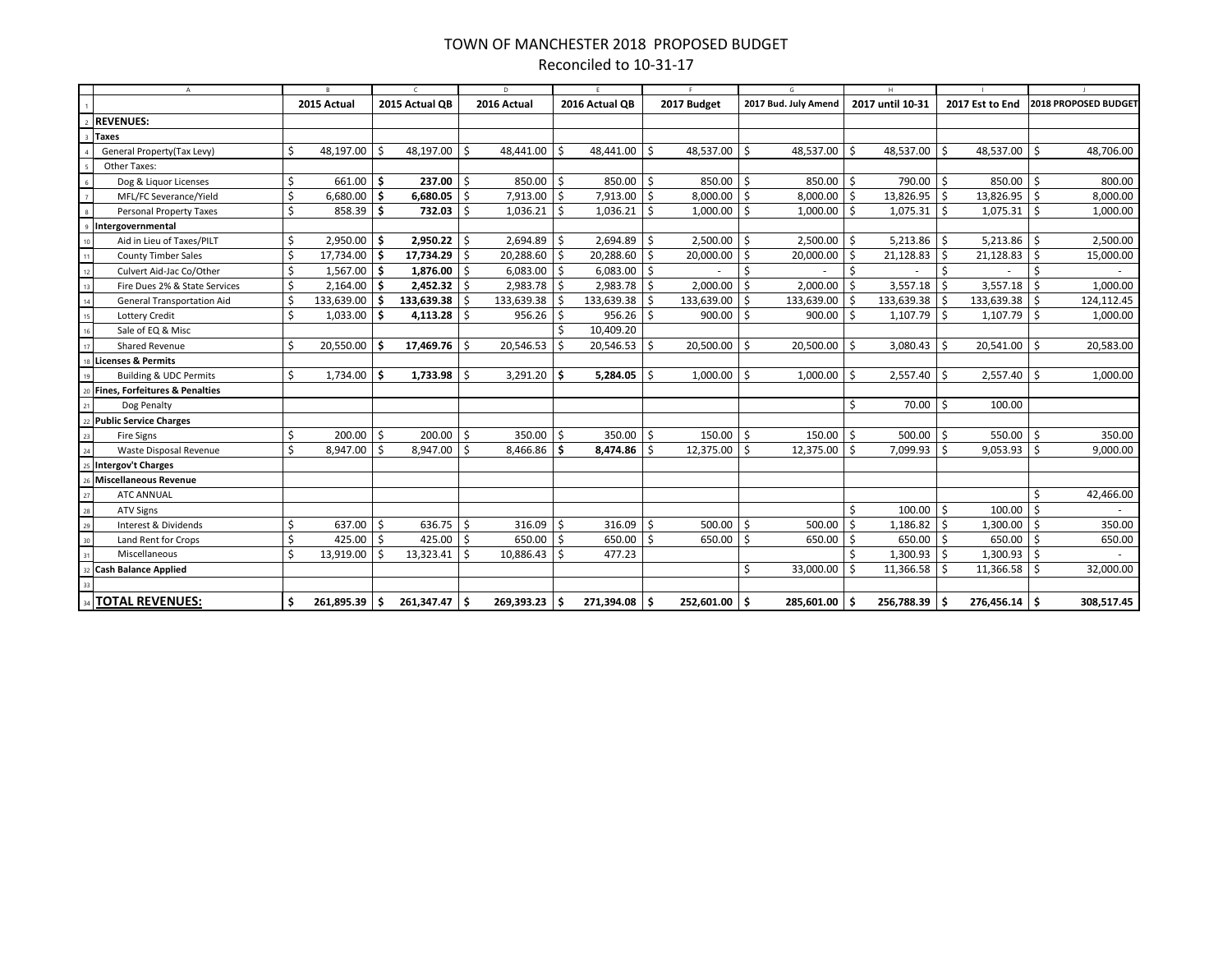## TOWN OF MANCHESTER 2018 PROPOSED BUDGET Reconciled to 10-31-17

|                                               |                                     |                    | 2015 Actual   |              | 2015 Actual QB |                     | 2016 Actual              |                    | 2016 Actual QB |                    | 2017 Budget |    | 2017 Bud. July Amend     |              | 2017 until 10-31    |              | 2017 Est to End   |                    | 2018 PROPOSED BUDGET |
|-----------------------------------------------|-------------------------------------|--------------------|---------------|--------------|----------------|---------------------|--------------------------|--------------------|----------------|--------------------|-------------|----|--------------------------|--------------|---------------------|--------------|-------------------|--------------------|----------------------|
|                                               | <b>EXPENDITURES:</b>                |                    |               |              |                |                     |                          |                    |                |                    |             |    |                          |              |                     |              |                   |                    |                      |
|                                               | <b>General Government</b>           |                    |               |              |                |                     |                          |                    |                |                    |             |    |                          |              |                     |              |                   |                    |                      |
|                                               | Assessor/Treasurer                  |                    |               |              |                |                     |                          |                    |                |                    |             |    |                          |              |                     |              |                   |                    |                      |
|                                               | Assessor Contract                   | \$                 | $6,222.72$ \$ |              | $6,222.72$ \$  |                     | $5,000.00$   \$          |                    | 5,000.00       | \$                 | 6,000.00    | \$ | $6,000.00$ \$            |              | $5,041.70$ \$       |              | $6,050.04$ \$     |                    | 6,100.00             |
| $\begin{array}{c} 39 \\ 40 \\ 41 \end{array}$ | Treasurer-Salary/Meetings/FICA      | \$                 | 4,984.00      | -\$          | 4,984.00 \$    |                     | $5,140.25$ \$            |                    | 5,140.25       | ۱\$                | 5,168.00    | Ś  | $5,168.00$   \$          |              | 4,108.30            | \$           | $5,168.00$   \$   |                    | 5,200.00             |
|                                               | Treasurer-Mileage                   | Ś.                 | 730.00        | ۱Ś           | 730.00 \$      |                     | ÷.                       | Ŝ.                 | ÷.             | Ŝ.                 | 150.00      | Ś. | $150.00$   \$            |              | $21.40$ \$          |              | 21.40             |                    |                      |
| 42                                            | FICA-Town Share                     | Ś.                 | 380.00        | -\$          | 380.00         | l \$                | ÷                        | Ŝ.                 |                | Ŝ.                 |             | Ś  |                          | Ŝ.           |                     |              |                   |                    |                      |
|                                               | Office Supplies/Postage, etc        | \$                 | 3,857.76      | -\$          | 4,139.73 \$    |                     | 1,328.12                 | Ŝ.                 | 1,328.12       | Ŝ.                 | 2,000.00    | Ś  | 2,000.00                 | Ŝ.           | 468.93              | Ŝ.           | $1,500.00$ \$     |                    | 2,000.00             |
| $43$ $44$ $45$ $46$ $47$                      | <b>Board</b>                        |                    |               |              |                |                     |                          |                    |                |                    |             |    |                          |              |                     |              |                   |                    |                      |
|                                               | Chairman-Salary/Meetings/FICA       | \$                 | 4,990.00      | \$           | 4,990.00       | -\$                 | 5,349.63                 | \$                 | 5,349.63       | \$                 | 5,168.00    | Ś  | 5,168.00                 | \$           | 4,033.40            | \$           | 5,168.00          | Ŝ.                 | 5,200.00             |
|                                               | Mileage for Chairman                | \$                 |               | \$           |                | Ś                   | $\overline{\phantom{a}}$ | \$                 |                | \$                 | 550.00      | Ś  | $550.00$   \$            |              | 67.41               | $\mathsf{S}$ | $67.41$ \$        |                    |                      |
|                                               | FICA-Town Share                     | Ś.                 | 370.00        | \$           | 370.00         | $\ddot{\mathsf{S}}$ | ÷.                       | $\mathsf{\hat{S}}$ | $\sim$         | Ŝ.                 |             | Ś  |                          | \$           |                     |              |                   |                    |                      |
| $\frac{1}{48}$                                | Supervisor#1 -Salary/Meetings/FICA  | \$                 | 2,474.00      | -\$          | 2,474.00       | -\$                 | 2,583.60                 | \$                 | 2,583.60       | \$                 | 2,476.00    | Ś  | 2,476.00                 | \$           | 1,700.00            | Ŝ.           | 2,476.00          | Ŝ.                 | 2,500.00             |
| $\overline{49}$                               | Supervisor#1 -Mileage/Other         | \$                 |               | Ś            |                | Ś                   |                          | \$                 |                | Ś                  |             | \$ |                          | Ś.           |                     |              |                   | \$.                |                      |
| $\frac{1}{50}$                                | FICA-Town Share                     | \$                 | 190.00        | \$           | 190.00         | \$                  |                          | \$                 |                | \$                 |             | Ś  |                          | \$           |                     |              |                   |                    |                      |
|                                               | Supervisor#2- Salary/Meetings/FICA  | \$                 | 2,409.00      | -\$          | $2,409.00$ \$  |                     | 2,664.34                 | \$                 | 2,664.34       | \$                 | 2,476.00    | Ś  | 2,476.00                 | \$           | 1,925.00            | Ŝ.           | 2,476.00          | Ŝ.                 | 2,500.00             |
| 52                                            | Supervisor#2- Mileage/Other         | \$                 |               | \$           |                | Ś.                  | $\overline{\phantom{a}}$ | \$                 | $\sim$         | \$                 | $\sim$      | Ś  | ٠                        |              |                     |              |                   | Ś                  |                      |
| 53                                            | FICA-Town Share (ALL 2017)          | \$                 | 185.00        | -\$          | 185.00         | \$ ا                | $\overline{\phantom{a}}$ | Ŝ.                 | $\sim$         | Ŝ.                 |             | Ś  | $\overline{\phantom{a}}$ | Ŝ.           | 1,436.79            |              |                   | Ś.                 |                      |
| $\overline{54}$                               | Dues, Adv, Supplies, Misc           | Ś.                 | 443.30        | Ś.           | 443.30 \$      |                     | 552.35                   | \$                 | 781.85         | $\zeta$            | 600.00      | Ś. | 600.00                   | $\mathsf{S}$ | $1,167.18$ \$       |              | 1,500.00          | $\dot{\mathsf{s}}$ | 1,200.00             |
| 55                                            | Clerk                               |                    |               |              |                |                     |                          |                    |                |                    |             |    |                          |              |                     |              |                   |                    |                      |
| $\frac{1}{56}$                                | Accountant                          |                    |               |              |                |                     |                          |                    |                |                    |             | \$ | 5,000.00                 | \$           | 2,411.00            | \$           | $3,500.00$ \$     |                    | 2,500.00             |
| $\frac{38}{57}$                               | Clerk Office Supplies/Postage, etc  | \$                 | 2,024.85      | -\$          | $1,982.66$ \$  |                     | 6,846.97                 | \$.                | 6,940.16       | ۱\$                | 4,000.00    | Ś  | 4,000.00                 | \$           | 1,859.85            | \$           | $2,100.00$ \$     |                    | 2,650.00             |
| 58                                            | Clerk-Salary/Meetings/FICA          | \$.                | 8,150.00      | l \$         | $8,150.00$ \$  |                     | 7,723.93                 | Ŝ.                 | 7,723.93       | ∣\$                | 7,536.00    | Ś  | $7,536.00$ \$            |              | $6,366.70$ \$       |              | 7,500.00 \$       |                    | 8,000.00             |
| $\frac{1}{59}$                                | <b>Clerk Training</b>               |                    |               | \$           | $\sim$         | \$                  | $\sim$                   | \$                 | $\sim$         | \$                 |             | Ś  |                          | \$           | $936.89$ \$         |              | $950.00$   \$     |                    | 500.00               |
| 60                                            | Clerk-Mileage                       | Ś.                 | $\sim$        |              |                | \$                  | ÷.                       | Ś.                 | ÷.             | $\mathsf{\hat{S}}$ | 150.00      | Ś. | 150.00                   | $\zeta$      | $722.26$ \$         |              | $800.00$   \$     |                    | 350.00               |
| 61                                            | Election                            |                    |               |              |                |                     |                          |                    |                |                    |             |    |                          |              |                     |              |                   |                    |                      |
| 62                                            | Election - Workers                  | \$                 | 1,443.57      | -\$          | 1,443.57       | l \$                | 2,967.72                 | -\$                | 2,967.72       | \$                 | 1,500.00    | \$ | 1,500.00                 | 5            | 1,158.00            | \$           | $1,500.00$   \$   |                    | 3,500.00             |
| 63                                            | Election - Adv, Training & Supplies | \$                 | 2,097.00      | 5 ا          | 2,096.84       | 5                   | 2,456.49                 | Ŝ.                 | 2,456.49       | $\zeta$            | 1,250.00    | \$ | 1,250.00                 | Ŝ.           | 1,299.35            | \$           | $1,900.00$   \$   |                    | 2,500.00             |
| $\overline{64}$                               | Legal                               |                    |               |              |                |                     |                          |                    |                |                    |             |    |                          |              |                     |              |                   |                    |                      |
| 65                                            | Attorney                            | \$                 | 1,181.40      | 5 ا          | $1,181.40$ \$  |                     | $2,356.92$ \$            |                    | 2,356.92       | l \$               | 3,000.00    | Ś. | $6,000.00$   \$          |              | 4,148.00 $\vert$ \$ |              | $6,000.00$   \$   |                    | 5,500.00             |
| 66                                            | Insurance                           | $\mathsf{\hat{S}}$ | 7,093.00      | $\mathsf{S}$ | 7,093.00 \$    |                     | $6,674.50$ \$            |                    | 3,223.00       | ∣ \$               | 6,000.00    | Ś. | $6,000.00$ \$            |              | $1,048.00$ \$       |              | $1,048.00$   \$   |                    | 1,100.00             |
| 67                                            | Forest Crop Law Expenses            | \$                 |               | Ś            | $408.85$ \$    |                     | $1,328.34$   \$          |                    | 1,328.34       | $\zeta$            | 1,000.00    | \$ | $1,000.00$ \$            |              | $6,331.00$ \$       |              | $6,331.00$ \$     |                    | 2,500.00             |
| 68                                            | <b>IRS Penalty</b>                  |                    |               |              |                |                     |                          |                    |                |                    |             |    |                          | Ŝ.           | 1,600.00            | $\mathsf{S}$ | $1,600.00$ \$     |                    |                      |
| 69                                            | <b>UDC</b> Inspections              | \$                 | 682.25        | Ŝ.           | 682.25         | ∣\$                 | 4,752.07                 | Ŝ.                 | 4,752.07       | Ŝ.                 | 1,000.00    | Ś  | 1,000.00                 | Ŝ.           | 2,975.48            | Ŝ.           | $2,975.48$ \$     |                    | 1,000.00             |
| 70                                            | <b>Town Hall</b>                    |                    |               |              |                |                     |                          |                    |                |                    |             |    |                          |              |                     |              |                   |                    |                      |
| 71                                            | Utilities/Maint/Repairs             | \$                 | 1,723.21      | S.           | $1,723.21$ \$  |                     | $781.11$ \$              |                    | 736.11         | ۱\$                | 2,500.00    | \$ | $2,500.00$ \$            |              | $1,033.10$ \$       |              | $2,500.00$ \$     |                    | 1,000.00             |
| $\overline{z}$                                | Total General Government   \$       |                    | 51,631.06     | $\mathsf{S}$ | $52,279.53$ \$ |                     | 58,506.34 \$             |                    | 55,332.53      | ١\$                | 52,524.00   | Ś. | $60,524.00$ \$           |              | $51,859.74$ \$      |              | $63,131.33$ \$    |                    | 55,800.00            |
|                                               | <b>Health &amp; Human Services</b>  |                    |               |              |                |                     |                          |                    |                |                    |             |    |                          |              |                     |              |                   |                    |                      |
|                                               | Dog Licenses                        | Ś.                 | 661.00        | -\$          | 661.00         | ۱s                  | 885.00                   | - Ś                | 885.00         | -\$                | 850.00      | Ś. | 850.00                   | Ŝ.           | 800.00              | - Ś          | $800.00$   \$     |                    | 800.00               |
|                                               | <b>Public Safety</b>                |                    |               |              |                |                     |                          |                    |                |                    |             |    |                          |              |                     |              |                   |                    |                      |
| 76                                            | <b>Fire Protection</b>              | \$                 | 8,669.01      | -\$          | 8,669.01       | \$.                 | 9,267.01                 | \$                 | 9,267.01       | \$                 | 11,000.00   | Ś  | $11,000.00$   \$         |              | 10,042.10           | -\$          | $11,000.00$ \$    |                    | 10,000.00            |
| $\overline{77}$<br>78                         | <b>EMS/First Responders</b>         | Ś.                 | $1,000.00$ \$ |              |                | Ś.                  | $1,000.00$ \$            |                    | 1,000.00       | 5                  | 1,000.00    | \$ | $1,000.00$ \$            |              | 1,000.00            | $\mathsf{S}$ | $1,000.00$ \$     |                    | 1,000.00             |
| 79                                            | <b>Fire Signs</b>                   |                    |               |              | $$80.29$ \$    |                     | $309.80$ \$              |                    | 309.80         | $\mathsf{S}$       | 450.00      | \$ | 450.00 $\vert$ \$        |              | $343.12$ \$         |              | 450.00 $\vert$ \$ |                    | 350.00               |
| $\overline{80}$                               | Other Public Safety (atv 2017)      | \$                 | 192.43        | ا \$         | 1,195.78       |                     |                          | Ś.                 |                |                    |             |    |                          |              |                     | Ŝ.           | 1,950.00          |                    |                      |
|                                               | Total Public Safety   \$            |                    | 9,861.44      | l \$         | $9,945.08$ \$  |                     | 10,576.81                | Ś.                 | 10,576.81      | Ŝ.                 | 12,450.00   | Ś. | 12,450.00                | Ŝ.           | 11,385.22           | Ś.           | 14,400.00         | -Ś                 | 11,350.00            |